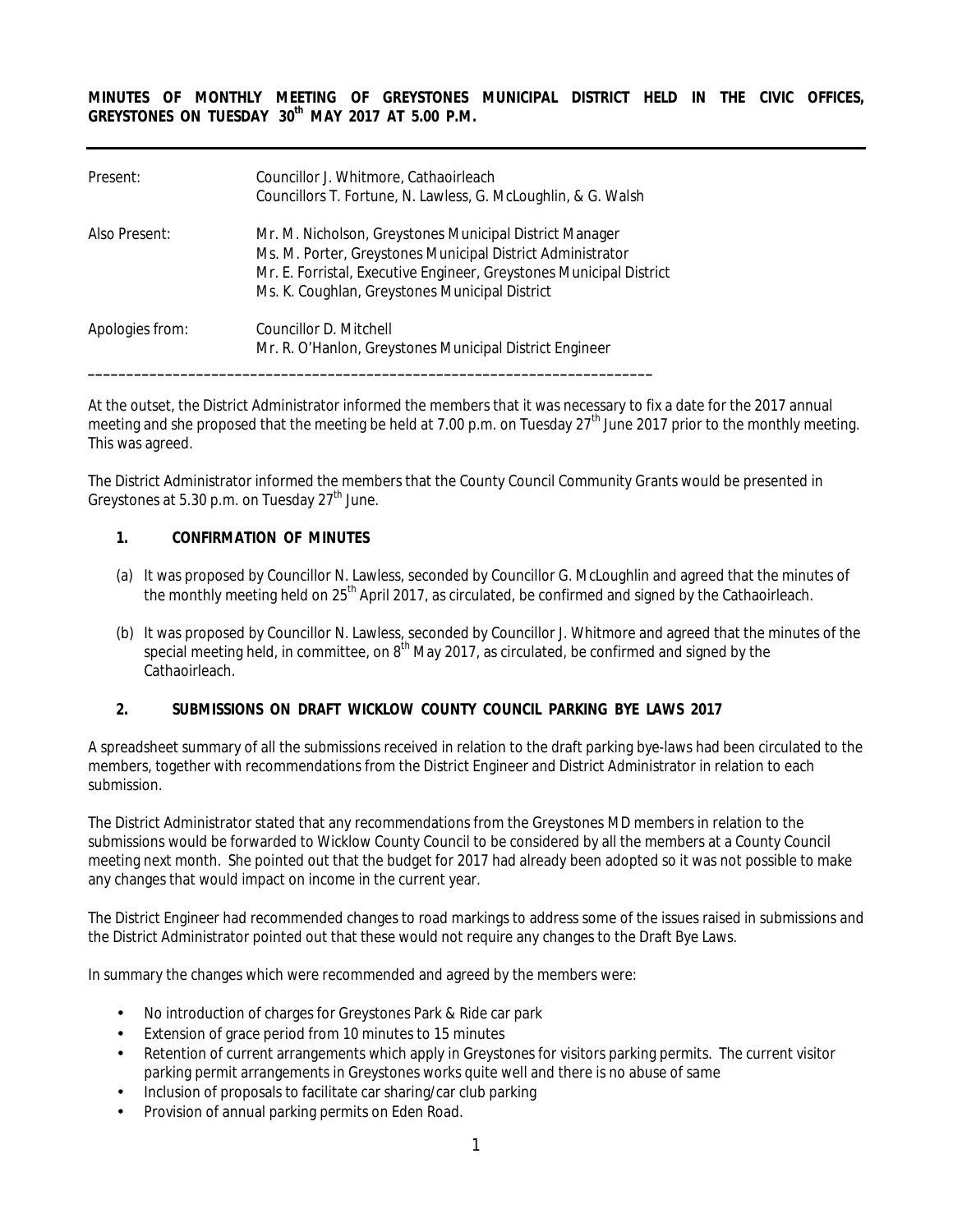As the presentation from GoCar would not take place until 7.30 p.m. it was agreed to proceed with other business on the agenda beforehand.

It was agreed to send a letter to the former Mayor, Stephen Stokes, to congratulate him on his recent success in the World Chess Championships.

It was further agreed to send letters of sympathy to the Gunning family on the death of Beatrice Gunning; to the Kemp family on the death of Matthew Kemp and to the British Embassy in relation to the recent bombing in Manchester. A minutes silence was observed in remembrance of the deceased.

The members congratulated the winners of the 2017 People of the Year Awards and commended everyone involved in the awards ceremony.

The District Administrator informed the members that the representative from the Public Partnership Network who had been invited to attend the May meeting was unable to do so. It was agreed that she be invited to make a presentation at the June meeting on 27<sup>th</sup> June instead.

The District Administrator gave some background information on a disposal of land issue relating to a closure of a right of way in Newcastle that was never finalised when it was agreed some years ago. She informed the members that the matter would come before the full County Council in the coming weeks so that the process could be completed.

#### **UPDATE ON ALLOCATION OF 2017 DISCRETIONARY FUNDING**

The members had been circulated with a summary of funding already agreed from the discretionary budget together with a list of items likely to require funding. Following discussion it was agreed to allocate €1,500 to the Kilcoole Music Festival and €5,000 for Christmas Lights from the Greystones MD Festivals budget. It was agreed to hold off on allocating further funds until later in the year to see what requests were received. It was also agreed that the Tidy Towns and Greystones 2020 should be asked to submit details of the income and expenditure associated with the 2016 Christmas Market and the Battle of the Bands events before any decision was made on allocating further funding for these projects. Furthermore, it was agreed to request Wicklow County Council to fund electric car charging points in the district.

The District Administrator informed the members about a  $\epsilon$ 10,000 tourism allocation, that was not part of the discretionary fund, for a tourism initiative for the district and she invited the members to submit proposals for one project in the district before the June meeting.

#### **REPORT FROM GREYSTONES MUNICIPAL DISTRICT ENGINEER**

A report outlining works carried out and works planned in the district had been circulated to the members and the Engineer answered any questions from the members in relation to same.

Following discussion it was agreed to refer the following matters to the County Council for attention:

- Measures to prevent parking on cycle lanes and provision of yellow box at Killincarrig
- Road markings at Blacklion junction
- Potholes in district especially at Kilcoole road roundabout and Beachdale Kilcoole
- Cleaning up of Church Road removal of unused poles and signs, bent barriers, etc.
- Provision of bus shelter at Redford Park.

It was agreed that the Council should write to the owners of Meridian Point shopping centre to ask them to paint their rusty sign on Church Road.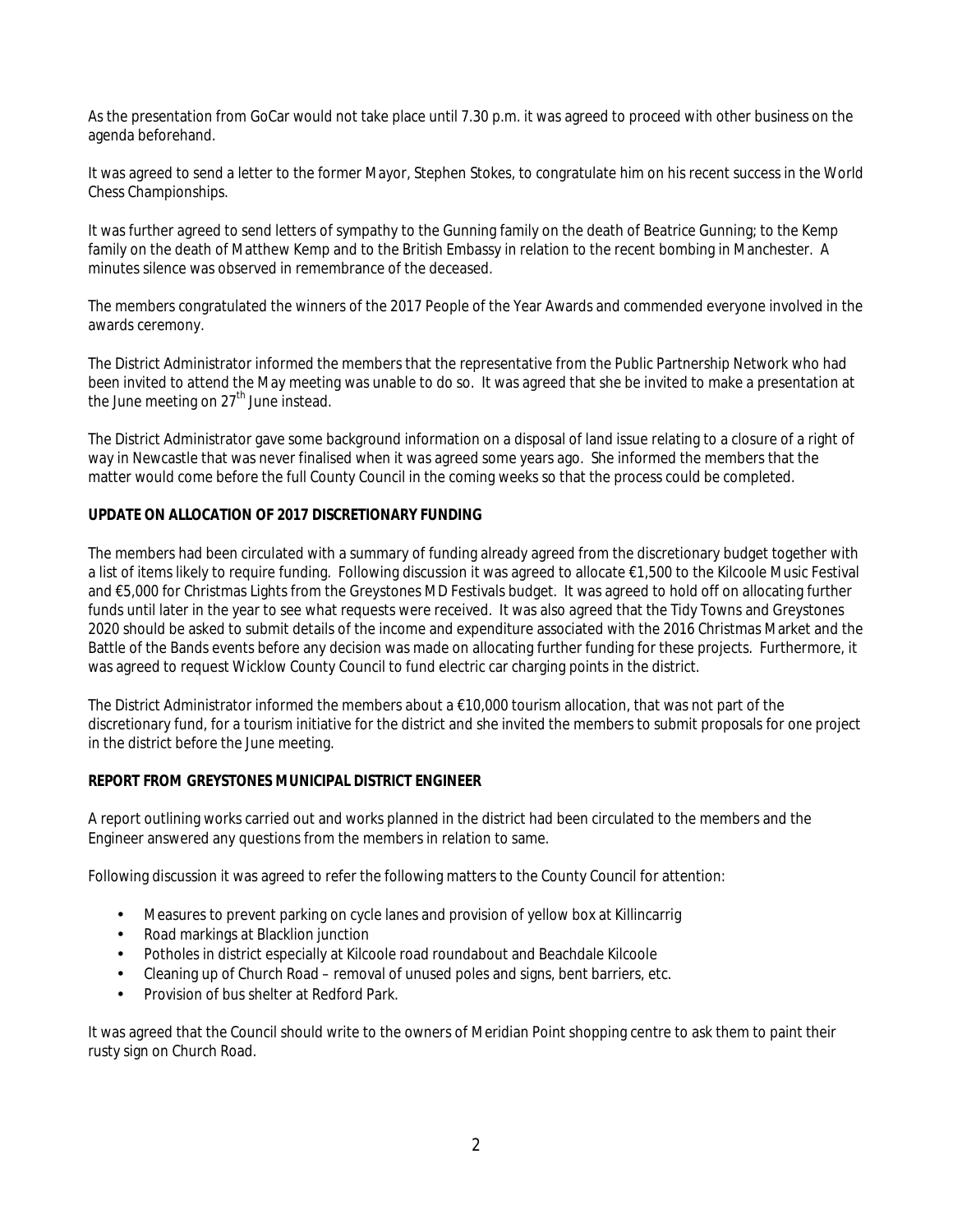# **3. PRESENTATION ON GO-CAR**

The Cathaoirleach welcomed Mr. Darragh Genockey from GoCar to the meeting. Mr. Genockey made a Powerpoint presentation outlining the background to his company and the concept of car sharing schemes. He answered any questions from the members in relation to same.

All the members agreed that the concept of car sharing was very good but they expressed reservations about whether or not it would be successful in Greystones. Following discussion later in the meeting they agreed to request Wicklow County Council to include proposals to facilitate car share/club parking in the Draft Parking Bye Laws and to invite GoCar to set up a pilot scheme in the town.

# **4. REPRESENTATIVES FROM BRIDGEDALE & UPDATE ON GREYSTONES HARBOUR DEVELOPMENT**

The Cathaoirleach welcomed Mr. S. Quirke, Wicklow County Council, Mr. M. Hussey, O'Mahoney Pike and Mr. T. McLoughlin & Mr. McKenna from Bridgedale to the meeting. They passed around drawings showing the proposed changes to the exterior finishes of the apartment blocks which will be subject to a Part 8 process in the coming weeks. They pointed out that there would be no increase in the number of apartments or no alterations to the size or height of the blocks. They stated that the changes would improve the energy ratings and amenity spaces for residents.

In relation to the public park the members were advised that it was hoped to include a performance area, an amphitheatre, a dog park, an activity/exercise area and a play area and they were invited to submit any proposals or opinions on the public park to the developer. Mr. McLoughlin stated that the park would be fully accessible and that a more robust plan of the park would be provided in two to three months.

In relation to the boardwalk Mr. Hussey informed the members that it would remain closed until the apartments were completed for health and safety reasons and that it would then be opened gradually. Mr. Quirke informed the members that Sispar was responsible for revetment and beach nourishment at the north beach and that he would arrange for the beach to be cleaned up.

# **5. UPDATE ON ALLOCATION OF 2017 DISCRETIONARY FUNDING**

This item had already been dealt with.

# **6. REPORT FROM GREYSTONES MUNICIPAL DISTRICT ENGINEER**

This item had already been dealt with.

# **7. NOTICES OF MOTION:**

(a) Motion in the names of Councillors G. McLoughlin & D. Mitchell: "That Wicklow County Council confirms where they have or are planning to dispose of the waste material from the Dargle River works, as a result of not being able to dispose of it in the rocks valley".

The District Administrator advised the members that material from the Dargle river works to date had been used in road and footpath projects.

(b) Motion in the names of Councillors G. McLoughlin & D. Mitchell: "That Greystones Municipal District enters into talks with Irish Rail for a shelter to be placed on the platform in Kilcoole".

It was agreed to write to Irish Rail to request that a shelter be provided on the platform at Kilcoole Railway Station.

(c) Motion in the name of Councillor G. Walsh: